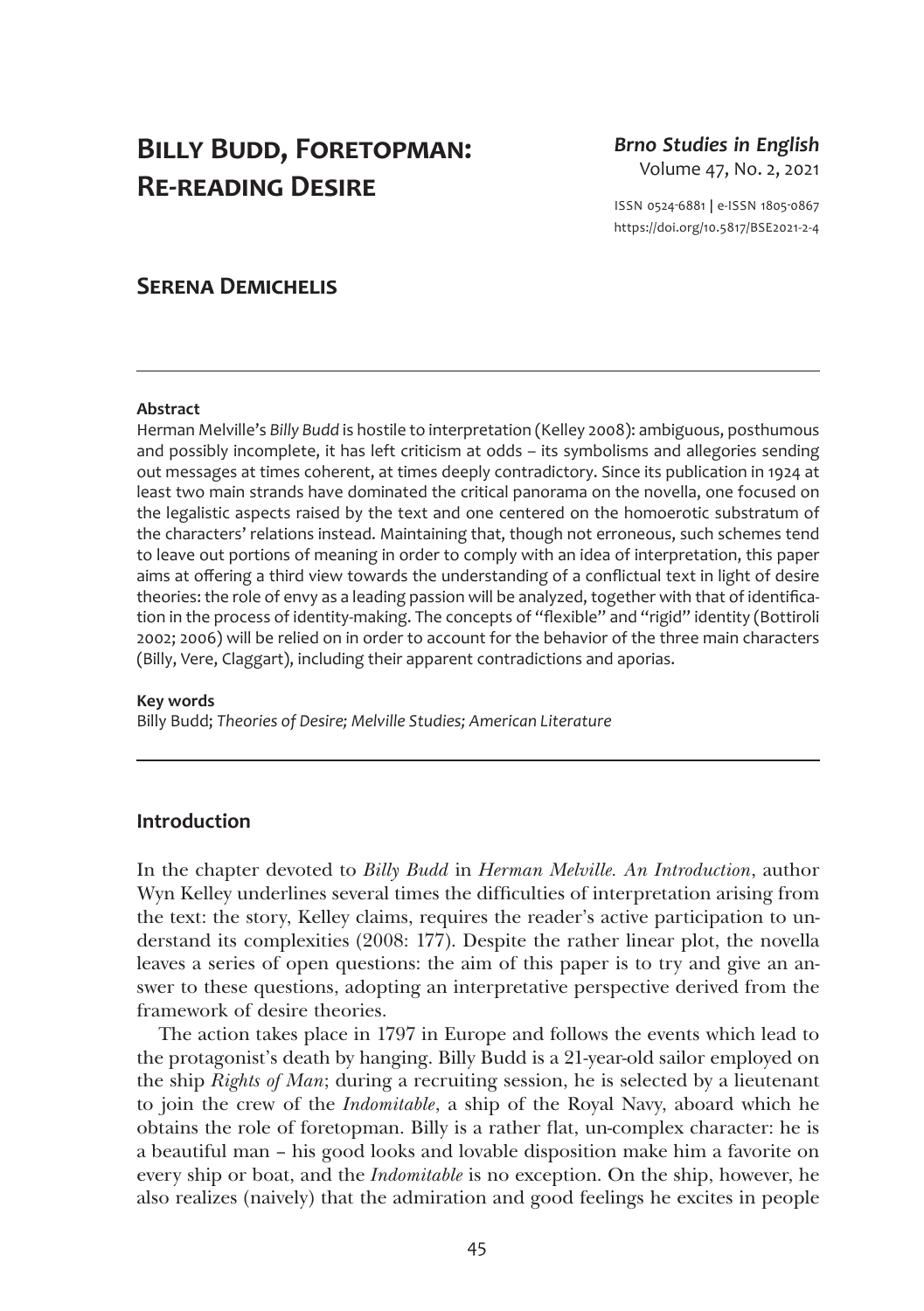can cause some other fellow sailors to dislike, envy and even hate him: this is the case of Claggart, master-at-arms, hardly tolerated in his role of "chief of police" by the rest of the crew and extremely jealous of Billy's seemingly unconscious ability to be loved by everybody. A false charge of mutiny is moved against the foretopman, who, completely outraged and unable to put his feelings into words, strikes the accuser – Claggart himself – and kills him. Despite everyone being sure the accident can be dismissed as such, with no charge of intentionality, Billy is sentenced to hang from the mast, an 'exemplary execution' which should prove the Captain's loyalty to the King and his laws.<sup>1</sup> Billy seems to accept the Captain's solution and dies just the same way he lived, loved by everybody and bestowing his blessing upon his own hangman: simple as it can be. Yet, one cannot help but wonder: why does Captain Vere choose to execute Billy, when he could just as easily decide to drop the charges? Why does Billy accept his destiny so passively? Why does Claggart decide to challenge Billy in such a clumsy way, and why does he decide to put so much on the line? To have *what* in return?

In his *Introduction*, Kelley summarizes a few interpretative frameworks (2008: 181) applied to the analysis of *Billy Budd*: all of them imply the necessary conclusion that "no reading can prevail over the others" (185). In order to make a move away from the aporia of relativism, I will try to approach the text through the 'toolkit' provided by theories of desire, which tend to dismiss context-based interpretations in favor of an unveiling of the story's mechanisms as embodied by the making of characters' identity.

# **Interpreting Billy Budd: previous voices**

# **Billy Budd as allegory: Innocence, Justice and the Law as Father**

From the very first pages, Billy is described in prelapsarian terms: he has almost no flaws, being as beautiful and good-natured as he is; his intellect is surely not sharp, yet he does possess some ("a certain degree of intelligence" [237]) and his "rectitude" is "unconventional" (237). Melville does not refrain from making Billy's Edenic nature more than clear:

(1) He possessed a certain degree of intelligence, along with the unconventional rectitude of the sound human creature – one to whom not yet has been proffered the questionable apple of knowledge. He was illiterate; he could not read, but he could sing, and like the illiterate nightingale was sometimes the composer of his own song (237; my emphasis)

Billy is an "upright barbarian" (234) whose lack of awareness of the complexities of human nature places him in a very favorable spot to be the object of the ill purposes of someone like Claggart.

The master-at-arms is almost the exact opposite of Billy: he is endowed with "more than average intellect" (245) and, with his pale complexion, seems out of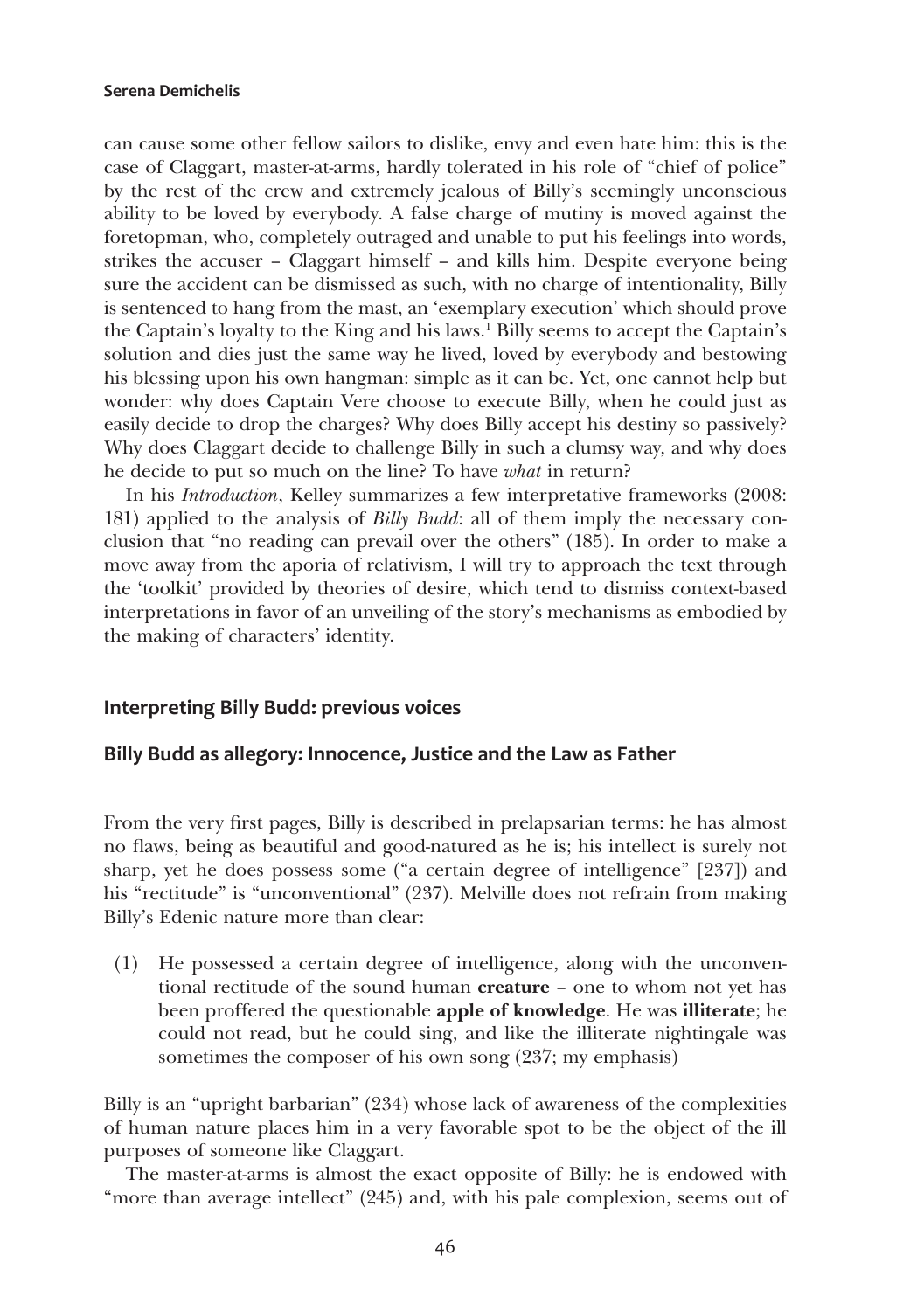place among the sailors.2 He has not always been a seaman, and little is known about his previous life and his origins – a feature which he shares with Billy. Yet, even in their similarity the two are specular and opposite: Billy is a foundling whose "Noble descent was as evident in him as in a blood horse" (233); his has been a simple life of honest work and no secrets. Claggart, instead, is mysterious in a more ambiguous way, he is both an Englishman and a foreigner ("It might be that he was an Englishman; and yet there lurked a bit of accent in his speech suggesting that he was not such by birth," [245]), both a novice to the sailing business and capable enough to have reached the rank of master-at-arms in a fairly short time. Billy proceeds unknowingly towards his fate, ignoring people's warnings (the Dansker, an elderly sailor on board the *Indomitable*, tells Billy that "*Jemmy Legs* […] *is down on you*" [250], italics in the text) until it is too late. The foretopman's only defect, stuttering in the presence of great emotion, causes him to react violently instead of talking his way through a defense: knowledge, after all, could have saved Billy Budd.

Still, Captain Vere could also have saved Billy. Vere has a very favorable opinion of the young foretopman – whom he thinks "a '*King's bargain*'" ([272], (italics in the text) – and his attitude in front of Claggart's insinuations is one of utter disbelief. He has to ask more than once if the person the master-at-arms is talking about is *precisely that Billy*:

(2) "You say that there is at least one dangerous man aboard. Name him" "William Budd, a foretopman, your honour." "William Budd!" Repeated Captain Vere with unfeigned astonishment; "and mean you the man that Lieutenant Ratcliffe took from the merchantman not very long ago – the young fellow who seems to be so popular with the men – Billy, the Handsome Sailor, as they call him?" (272)

Vere is described as an exceptional man, one whose expertise in matters of sailing life would perhaps not be fathomable when seeing him on land (241), but extremely capable and brave. He is intellectually active and never sails at sea without a "newly replenished library" (246) in which he mostly likes to keep books about "realities" (246): he is not a creative spirit, but apparently a man only led by rationality and reasonableness. His perfect sanity is never doubted, at least until he decides to support the decision to execute Billy: Vere's arguments in favor of this unpopular choice are all about loyalty and duty. "Budd's intent or non-intent is nothing to the purpose" (286), he says when the members of the drumhead court make a point about Billy's ultimate innocence. Vere does seem to acknowledge the final un-naturalness of this choice, but that is not enough for him to refrain from executing the foretopman:

(3) "[…] Now can we adjudge to summary and shameful death a fellow-creature innocent before God, and whom we feel to be so? – Does that state it aright? You sign sad assent. Well, I too feel that, the full force of that. It is Nature. But do these buttons that we wear attest that our allegiance is to Nature? No, to the King." (286)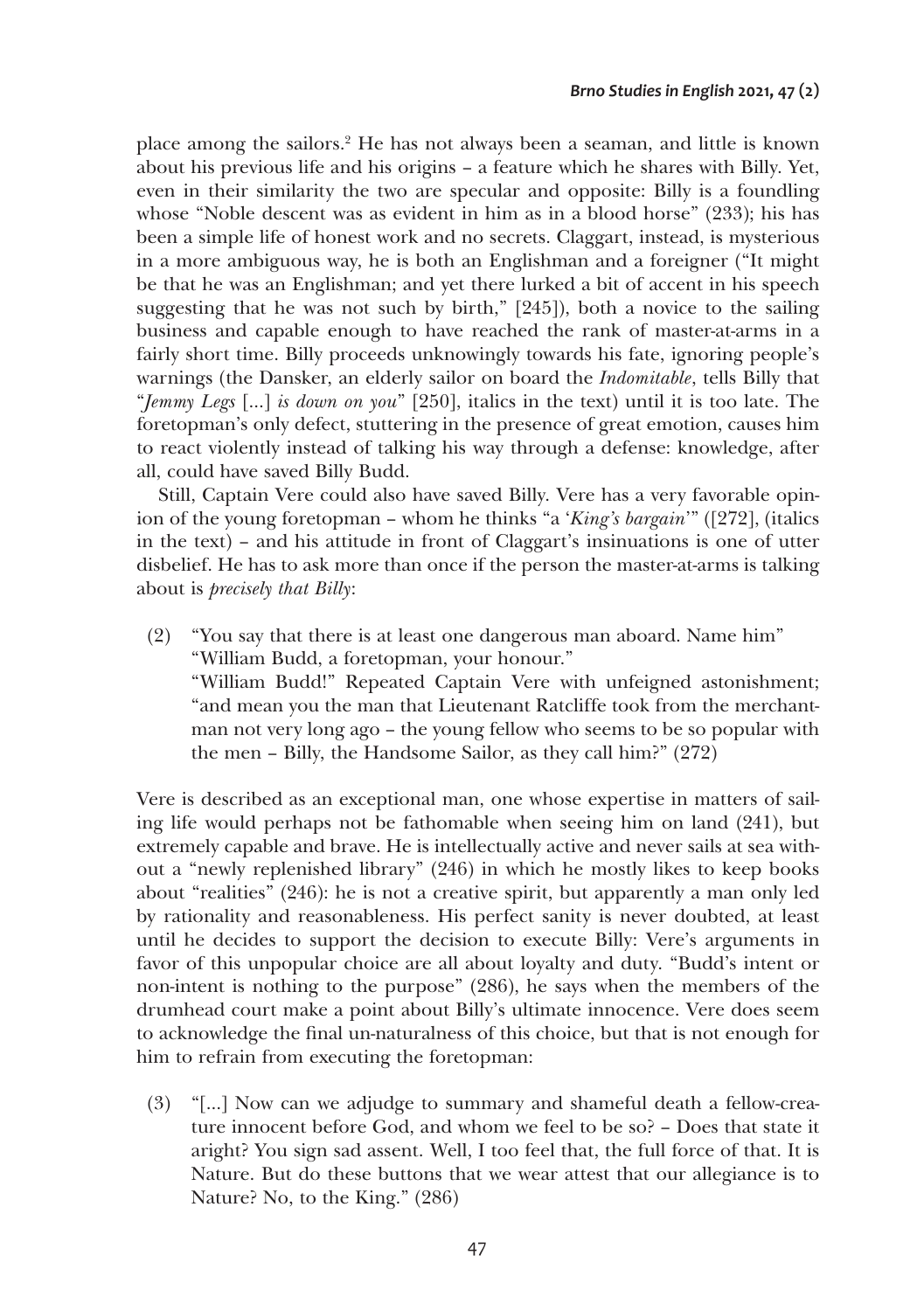The Captain creates a full system of reference according to which there is no other way than proceeding with the hanging, which takes place in the very early morning following the night of the killing. Again, Billy's prelapsarian innocence is continuously underlined in the text: when alone in the corner where he has to await execution, Billy is represented as musing but unafraid.

As briefly shown, Melville employs a good deal of symbolic references, ultimately converging in a few allegoric schemata, readily picked up by critics when reading the novella. In a sense, Billy's is the story of a Fall which gains universality: in her 2017 *The Fall from Literary Theory*, Vrajitoru Andreasen analyzes a number of works adopting the perspective of *fallenness* as a situation of change from an original status to another one, implying *lacking* – and chooses *Billy Budd*  in particular to exemplify "fall from innocence" (89).

Billy's, however, is not the only 'fall' which permeates interpretative approaches to the novella: references to the French Revolution and the Nore and Spithead mutinies as background to the text are not casual. At the beginning of chapter XVIII, Melville states that "the unhappy event which has been narrated could not have happened at a worse juncture" (278). The story of Billy Budd – which, the author tells us, spreads among people through popular fiction and bad press, distorted and changed – thus becomes a parable in the fashion of post-revolutionary works such as *Caleb Williams, or Things as They Are* by the political philosopher and writer William Godwin. In his 1966 article, Roland A. Duerksen maintains that the novel and the novella "both imply a look beneath the shell or crust of human society" (373). Indeed, they are both concerned with unjust power relations, which cause a weak subject to be abused by a strong one in the name of an entirely man-made law. Instead of believing in the fixed value of right and wrong according to social standards, it is one's conscience's standards that should always be interrogated and acted accordingly: Caleb should not be deemed responsible, just like Billy. In this scenario, Vere's decision to execute Billy can also be read as part of the inheritance of the Enlightenment notion of punishment in *utilitarian*  terms: its function will be both the actual "suppression" of the criminal act and the prevention of other, similar acts (Curi 2019: 339 ).When the foretopman kills Claggart, he causes a damage in the symbolic tissue of the society in which he lives: Vere's duty, independently of what he believes 'fair' and beyond human compassion, is to put some stitches on that damage and show everybody what will happen in case of mutinous behavior.

That of Law is a paradigm that has been developed also in interpretations based on different backgrounds: it is indeed difficult to ignore possible stratifications of meaning emerging from the equivalence Law = Father in a novella so deeply rooted in the description of a hierarchical structure and male micro-society. The relationship between Vere and his crew – including Billy – is one which can be related to an archetypical father-son bond, in which the Father figure is a voice for both authority and approval. However, Vere has too strong a fantasy of what law enforcement *should be* to fully play the father role and fails to renegotiate his vision of things: for as much as he may love Billy, he loves being the authoritative figure more and wants to remain such. He is afraid that the crew will see him as weak if he does not support the decision to execute Billy, and yet cannot escape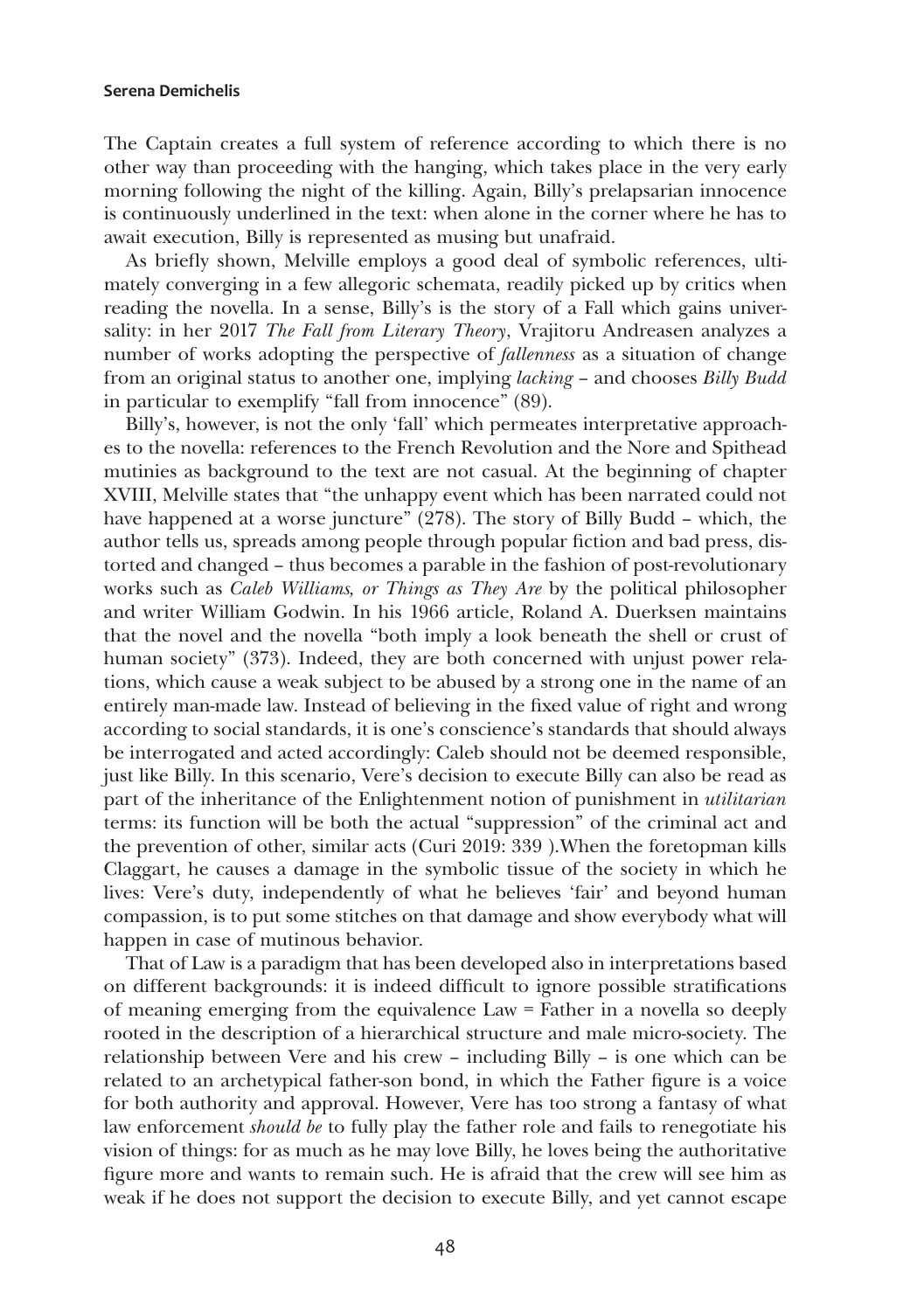the inevitable erotic bond he feels for the unfortunate foretopman: the "economy of erections" (Sedgwick 1990: 125) in the hanging scene stands as a witness to the Captain's state of mind (Umphrey 2007: 427). The crew relies on Billy as a mediator in their relationship of identification and idealization with the Law and, indirectly, with Vere himself (Umphrey 2007: 427). This reinforces the idea that it is through love, and not through violence alone, that authority is legitimized aboard the *Indomitable*. Claggart's role is thus that of the lover-hater, the person whose desire has to be suppressed and is thus "converted into enmity" (Umphrey 2007: 418). With his mixed feelings, Claggart anticipates the problem of love and violence; symbolically, his authoritative role subsumes the triad Law-love-enforcement which is then better exemplified by Vere. For the sake of the plot, his presence is essential, since without his accusation nothing would have happened.

This reading of the story thus sees *Billy Budd* as a means to express a critique towards a certain vision of the law, and as a narrative about the psychological mechanisms which bind people to authority. Moreover, it connects criticism on the novella to further studies on Melville and homosexuality: an exhaustive account of Melville's configurations of homosexual ties is presented in a 1994 article by Caleb Crain, who points out how the existence of such ties is recurrent throughout the writer's *oeuvre*, including his personal letters to Nathaniel Hawthorne, and frequently accompanied by metaphors of cannibalism and violence. A similar account can also be found in the *Companion to Herman Melville* (2015): chapter 15, by Leland S. Person, is entirely devoted to a re-reading of Melville's works in the light of "Gender and Sexuality," since criticism in the 1970s and 80s mostly neglected such aspects (231).

Among the merits of such interpretative frameworks, the acknowledgment of the centrality of desire within the novella is surely paramount: on such premises, further analyses can be carried out in order to account for how desire and its companion notions, identity and identification, can be used to reconstruct the engines of the story.

# **Re-reading desire**

# **Theoretical background**

Is it possible to look at *Billy Budd* in a way which ignores the implications of desire? From the very beginning, Billy appears to readers not only in his prelapsarian qualities, but also in his desirability. He is endowed with feminine qualities which aboard a ship exclusively inhabited by men do not pass unnoticed, and his nickname, "Baby," surely adds to the picture. This goes to endorse and justify how in previous accounts which used the desire paradigm to explain the 'blind spots' of the story one main point was made about the characters' hidden homosexual impulses towards each other and, in particular, towards Billy.

My proposal espouses the concern with desire as a main component of *Billy Buddy*, but it sees the story as the enactment of a different kind of mechanism, one which involves the making of two flexible identities (Claggart's and Vere's)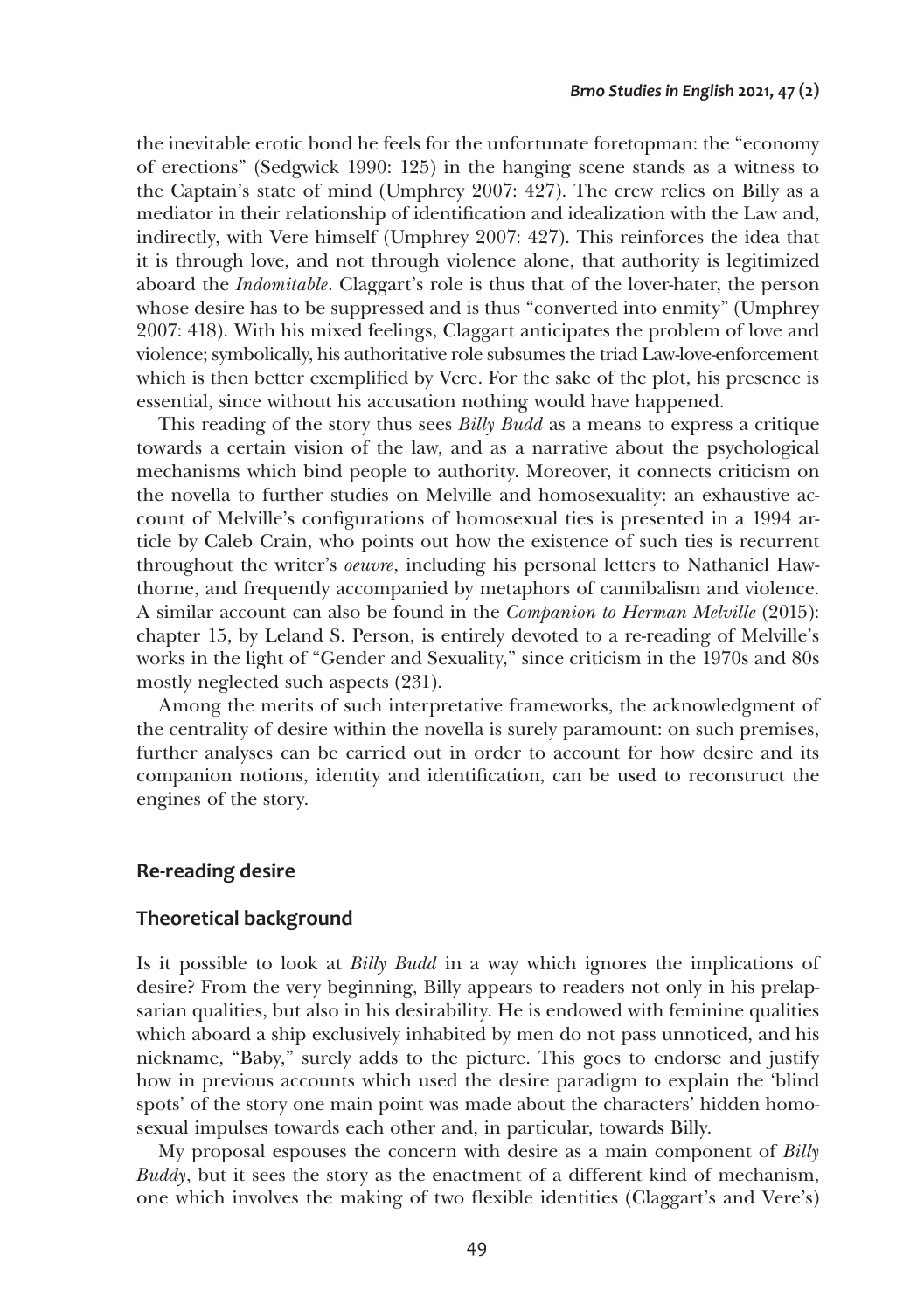'stumbling upon' the rigidity of a third, unmoving one (Billy's) – *Billy Budd* is the story of three men and their identities in front of "unforeseen circumstances and critical situations" (Stolarek 2018: 147). My reading will thus proceed in light of the close relationship between desire and identity, developed through identification.

The idea of dividing the three characters according to the principle of flexibility *vs* rigidity is based on Giovanni Bottiroli's theories of identity, which he builds on a review of desire mechanisms from Freud to René Girard*.* Some subjects, Bottiroli writes, "do not move, they are bound to one gaze only, one type of intelligence, one way of being" whereas others are "flexible, complex" (Bottiroli 2006: 183).3 In this vision, the role of Billy – a *rigid* identity – is that of an obstacle, something which, by not participating flexibly in the mechanism, causes the scenario to turn completely tragic.

One's identity is the result of a series of processes of *identification*: in this concern, Bottiroli's stance moves from the analysis of the phenomenon offered by Sigmund Freud in his 1921 *Group Psychology and the Analysis of the Ego*. The preeminence given to the desire to be (as opposed to the desire to *have*, the objectual investment in another being) offers, in Bottiroli's view, the best grounds to argue for an individual's quest for identity. The processes of identification undergone by characters (as people) are not to be meant mimetically, but as an attempt to go beyond the limits of one's self; among the examples quoted by the scholars are Hamlet, unwillingly forced to exist in a 'revenge plot' with which he does not wish to comply (Bottiroli 2020: 96), and Raskol'nikov, Dostoevskij's protagonist in *Crime and Punishment*, who is involved in a type of "distinctive" identification<sup>4</sup> directed both at his Ego and at his Ego ideal (2002).

#### **Identification and identity in Billy Budd**

Melville's master-at-arms finds himself caught up in a situation which resembles Raskol'nikov's: he simultaneously wants to be something and is haunted by the awareness that he is not and could never be that something. Much like Rodion Romanovič, Claggart has always been aware of such a desire. This perspective does not exclude the erotic drive which attracts Claggart to Billy, but makes it dialogue with issues concerning his identity: whereas previous readings tended to see envy as a 'minor' passion, secondary and derivative if compared to erotic attraction (read in terms of objectual investment), my analysis relies on the idea that the two are not posited on a hierarchic scale but, if anything, coexist.

Claggart wants to be liked by people. At the same time, he is painfully aware of the reality of facts – that he is a master-at-arms, generally disliked and scorned by his fellows. His abilities have simply brought him to occupy a position which causes him to remain an ambiguous and untrustworthy outsider: someone who is lied to, someone, even, whose superiority of intellect and capability are not acknowledged if not career-wise. The master-at-arms does not share the full lack of empathy and the utterly solipsistic moral standards of the famous Russian *лишний человек*, *superfluous man*, but his inner torture surely makes him participate in a similar identity dilemma.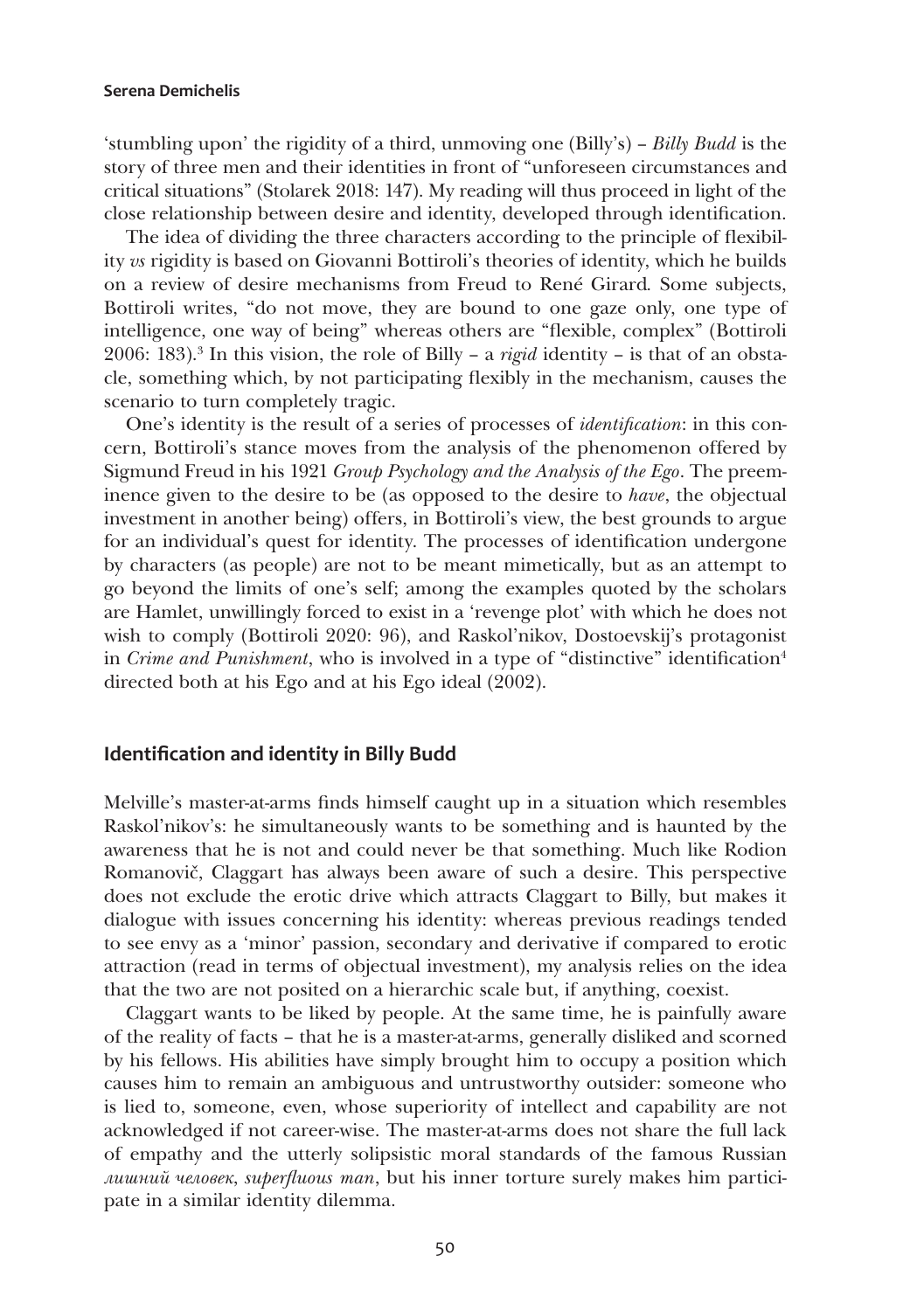The development of Claggart's antipathy and of his plans to act against Billy are presented in chapter XI of the novella: at the beginning, the master-at-arms does not express any wish to *destroy* Billy, as he just wants to engage in conflict. He hopes that the Handsome Sailor will respond, that this apparently inexplicable hostility will be reciprocal: the same way we wish for mutual attraction,<sup>5</sup> we wish for our bitterness to be received with bitterness, we want to build ourselves up against the other. Indifference or unawareness would bring us to fight only with ourselves, or to look for distorted ways to excite a reaction in our counterpart:

(4) Probably, the master-at-arms' clandestine persecution of Billy was started to try the temper of the man; but it had not developed any quality in him that enmity could make official use of, or ever pervert into even plausible self-justification; so that the occurrence at the mess, petty if it were, was a welcome one to that peculiar conscience assigned to be the private mentor of Claggart; and for the rest, not improbably, it put him upon new experiments (259)

The foretopman is totally blind to this state of affairs: he refuses to listen to the only person who sees it for what it is (the Dansker) and at the moment of revelation acts violently. He does not adjust to his surroundings. Billy is the only character who does not move an inch from his initial premises: this rigidity clashes with Claggart's mutability first and Vere's after.

The Captain is also undergoing a process of identification directed to his Ego ideal. He wants to be a good, a *great* Captain of the Royal Navy: his figure is indirectly paralleled to the one of Horatio Nelson, to whom Melville devotes a chapter of digression (IV), in which he also adds a few remarks about the admiral's supposed excess of vanity. Vere is introduced to the reader in chapter V, after a few observations which, in retrospect, make his actions appear even more unjustified: after the digression on Nelson, the author clarifies further the historical context in which the story is taking place and underlines how

(5) […] on board the seventy-four on which Billy now swung his hammock very little in the manner of the man and nothing obvious in the demeanour of the officers would have suggested to the ordinary observer that the Great Mutiny was a recent event" (241).

Not only thus is Vere ignoring the accidental nature of Claggart's killing, but also that there is no reason to believe any mutinous action is taking place aboard the *Indomitable*.

The Captain's wish to be considered a great figure, however, cannot simply be fulfilled by the execution; Vere also has to deal with Billy directly, face to face and alone. But why? And to do *what*? These are the questions which have surrounded one most mysterious episode in the novella, the final encounter between the foretopman and the man who put him to death. The narrator leaves us out of the scene, a fact which has prompted interpretations suggesting the two have a sexual encounter (Rubin 1980: 67). In this scenario, the encounter would be some sort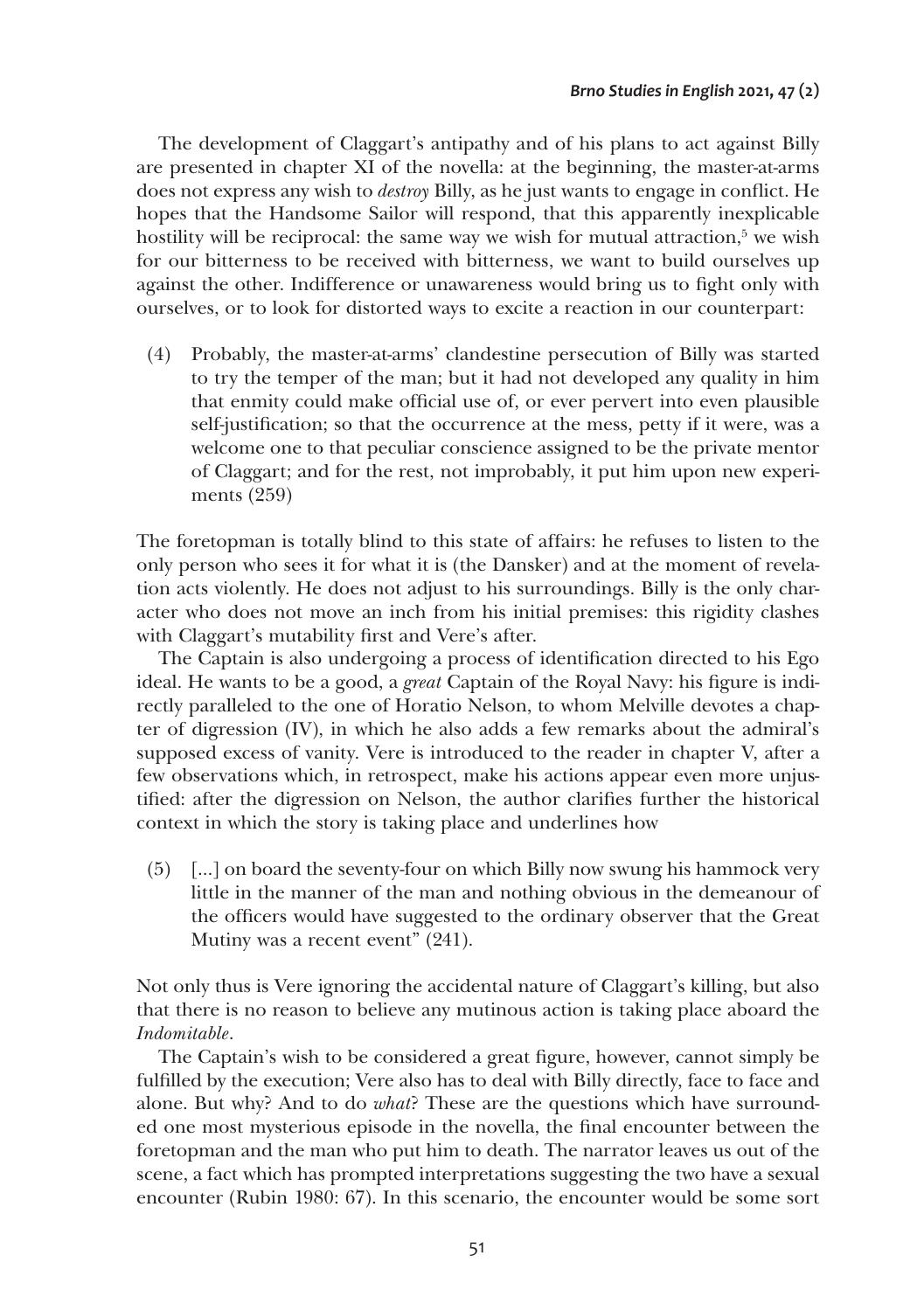of a 'last-night-on-Earth' thing, if not even, as it would seem by the words used by Rubin,<sup>6</sup> an attempt on the part of the Captain to 'make it up' to Billy for having decided to have him hanged. In this reading, Billy responds to people's attraction towards him with equal attraction – yet, there is no proof of such feelings. The foretopman has surely developed an attachment towards the Dansker, but he does not show any passion, either violent or sensual, towards anybody else.

Whatever the nature of the encounter, I maintain Vere is actually trying to add Billy to the group of those who think of him as of a great captain and a loyal subject of the King. He cannot just go on with the execution unless he is sure the foretopman understands and forgives him – and although he has doubts, he also knows that Billy's system of values allows for some kind of acceptance. Even more so, if Vere can just *share his responsibility* with someone else, by tricking Billy into believing that his death has been decided by his other superiors. The Captain is not the only one involved in the sentence: he has summoned a drumhead court, which is described as composed of individuals totally inadequate to the handling of such matters (279-280). By choosing such people and being the only witness, the Captain is *de facto* the only person having a say in the issue, but formally he can just dismiss the whole share of his involvement and put the blame on "the first lieutenant, the captain of marines and the sailing-master" (279). During Billy's interrogation, Vere makes him believe that he has control over the situation – the Captain cannot be unaware of the fact that Billy deems him his "best helper and friend" (282). He relies on the fact that Billy, much like the members of the drumhead court, will not grasp the full moral dilemma posited by the situation: after Vere's first exhortation to take into account only the *consequences* (Claggart's death) and not the *motives* of the facts under investigation, Billy is in fact confused and turns

(6) a wistful, interrogative look towards the speaker, a look in its dumb expressiveness not unlike that which a dog of generous breed might turn upon its master, seeking on his face some elucidation of a previous gesture ambiguous to the canine intelligence (*BB*, 282)

Here comes the necessity for a private meeting after the hearing: Vere understands that he cannot let Billy die thinking that he is a 'bad' Captain or that he is to *blame* for what is going on. His need for acknowledgment is necessary to the building of his identity as much as his actions. In the off-chance possibility that the foretopman has understood his scheme, the Captain thus goes to meet him. The narrator writes:

(7) It would have been in consonance with the spirit of Captain Vere should he on this occasion have concealed nothing from the condemned one; should he indeed have frankly disclosed to him the part he himself had played in bringing about the decision, at the same time revealing his actuated motives (288)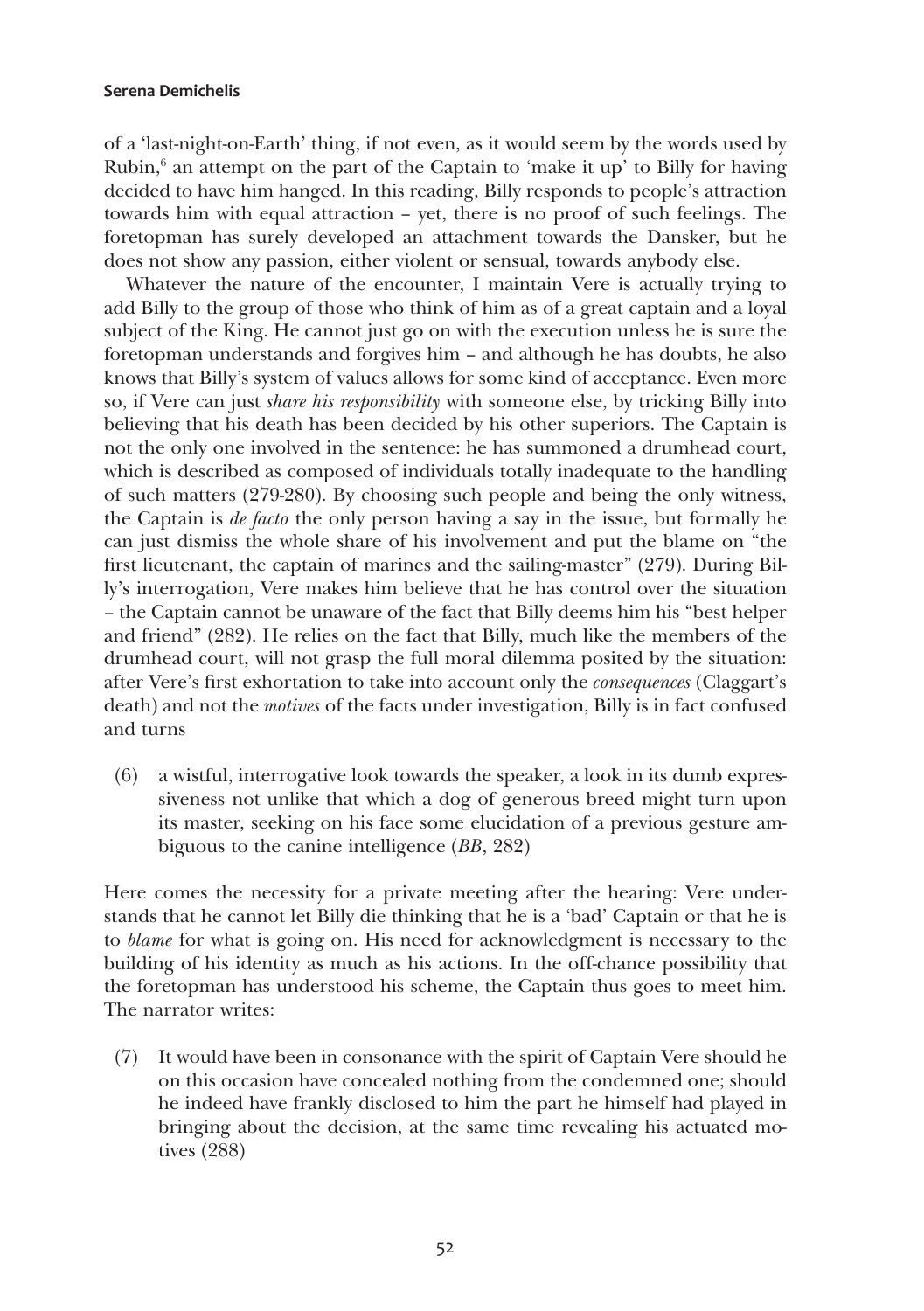But readers know this is highly unlikely. If it were so, why not showing the reader? Why should Vere be spared this moment of glory, when he has already been praised multiple times? Did Vere lie, in that hidden encounter?

# **Answering questions**

With respect to the questions posed at the beginning of this paper, as well as to the place this analysis can have in the more general panorama of studies on the novella, a few preliminary answers can be given, and considerations made.

Let us quickly recall the core questions concerning *Billy Budd*:

Why does Claggart act so clumsily, despite his proclaimed intelligence? Why does Vere decide to execute Billy when he could just have dropped the charges?

Why does Billy accept the execution so passively?

Claggart's actions are led by a desire which cannot be satisfied, and which probably does not even know its way to fulfilment. Thus, the clumsy plan, the nonsensical accusations and the tragic outcome. At the same time, Vere's decision relies on a desire which he sees as attainable: he wants to be respected in his role of Captain, and who would take him seriously if he were to grace Billy? Umphrey was right in seeing Vere's actions as a form of enforcement which has to overcome contrasting feelings – but her explanation gave a role to Vere's attachment to Billy which my analysis does not fully endorse.

Last but not least, come Billy and his acceptance: the foretopman is a rigid character. He maintains his prelapsarian qualities throughout the novella – so much so that, after having killed Claggart, he refuses self-defense, and puts his fate in the hands of Vere. In the last scene, his figure overlaps with that of Christ himself and his last words, "God Bless Captain Vere," confirm it by echoing the "Forgive them, father" of Luke's Gospel. But Billy is not Jesus, he is not a prophet with proselytes and does not preach any doctrine: he is just a simple young man, a rigid identity suffering from the development of two more flexible ones.

In this scenario, Billy's death fulfils the role of defining further the extent to which the other characters' desires have failed to get anywhere close to their realization. Claggart's wish has been partially and perversely satisfied, since Billy has been executed, but at the cost of the master-at-arms' own life; Captain Vere does not really succeed in proving his full loyalty to the navy, since eventually his image is completely ruined in the eyes of his own crew. In the end, only Billy forgives him: the crew repeats the blessing, but "at that instant Billy alone must have been in their hearts, even as he was in their eyes" (296). Vere knows that: at his dying moment, he reciprocates Billy's last words and murmurs his name, though famously without "accents of remorse" (301). His death shows the ultimate uselessness of Billy's sacrifice.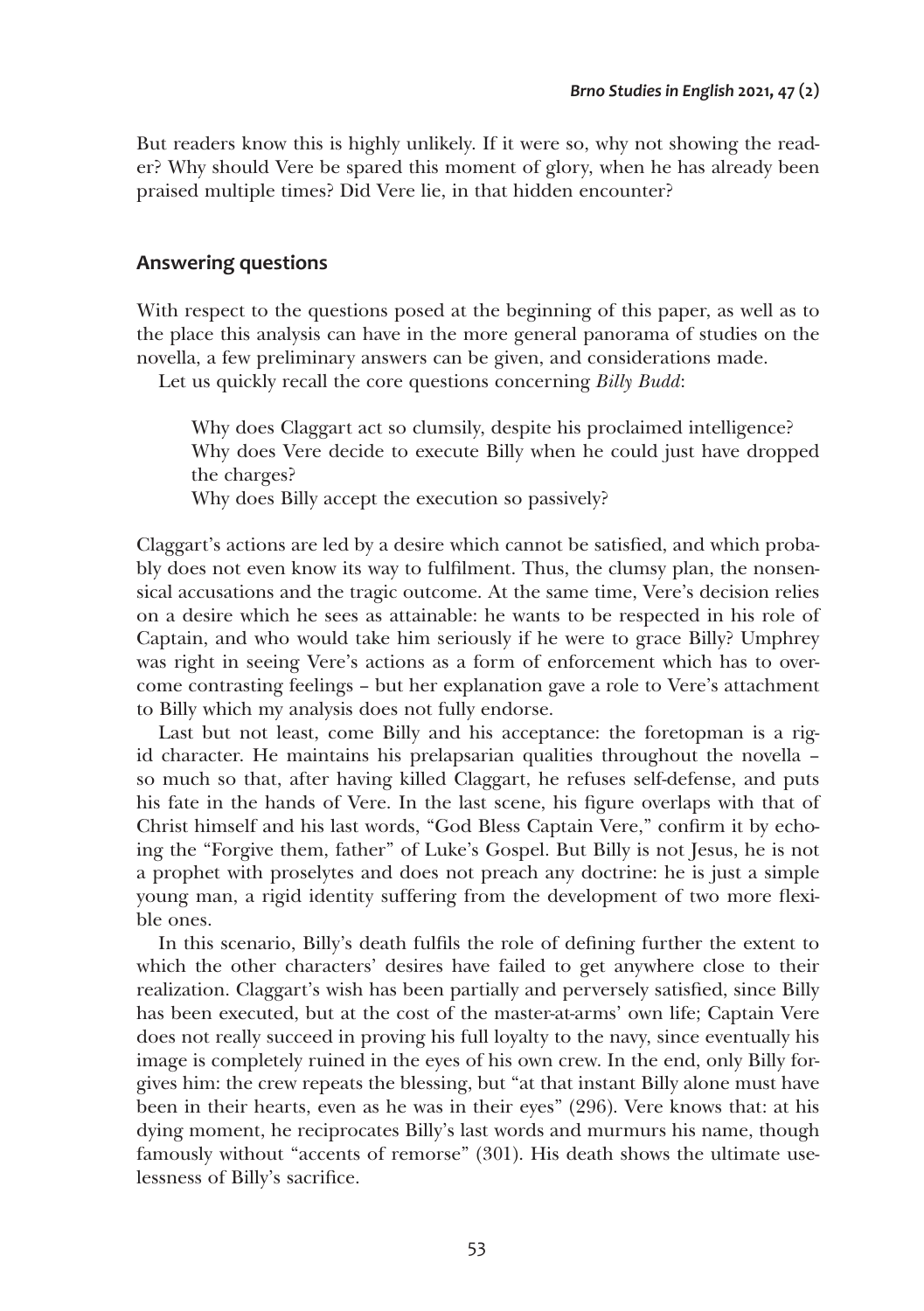*Billy Budd* may very well be hostile to interpretation and require an effort on the part of the reader to be understood in its totality; the interpretation offered here is neither final nor unmodifiable, but it surely tried to force that hostility.

# **Conclusion**

Giovanni Bottiroli borrows Lev Tolstoj's expression, лабиринт сцеплений (*labyrinth of linkages*), as a successful way to define what a work of literature is (2018: 4). In his 2018 "manifesto," he has promoted a view of literary criticism which would go back to analyzing texts 'in their own right' against flattening and simplifying 'contextualist' solutions, and his proposal in the field of desire theories is an attempt in this direction.

What this reading of Melville's *Billy Budd* has tried to do is precisely to analyze a text and to answer the questions it posits without turning to outer factors as explanations, without necessarily looking at the text as 'standing for' something. This interpretation is not final: future readers with a different set of theoretical tools will probably be able to overturn it, build on it or access it with a different mindset and answering different questions. However, the mechanism enacted by Billy, Vere and Claggart has been displayed; the protagonists have had their say through the novella and through paper continue having it, without playing a pre-existent role which context-based interpretations tended to force upon them.

### **Notes**

- <sup>1</sup> The episode was apparently inspired by a similarly unjustified execution which took place in 1842 (Kelley 2008: 176).
- <sup>2</sup> Much like Billy, in a way; here is a consideration by the Dansker: "Was it that his eccentric unsentimental old sapience, primitive in its kind, saw or thought it saw something which, in contrast with the war-ship's environment, looked oddly incongruous in the Handsome Sailor?" (249).
- 3 Another instance in which Bottiroli exemplified a conflict between rigidity and flexibility is in his analysis of Shakespeare's *Julius Cesar* ("Shakespeare e il teatro dell'intelligenza").
- 4 Bottiroli presents three *stili di pensiero* (ways of thought) which are used to discern among as many modes or styles of identification (the Italian word "regime," *regime*, of Lacanian source [1977], is used by the author). These three ways of thought are the "separative," the "confusive," and the "distinctive."

We will define as distinctive identification a situation of partial assimilation, which augments the powers and complexities of a psychic instance; confusive identification consists instead of a partial overlapping, from which unforeseeable advantages or disadvantages (enrichments or losses) can derive. (my translation)

Later on, Bottiroli points out how the styles of thought can be further distinguished depending on their involvement with different parts of the subject – Ego, Ego Ideal

and so on.<br><sup>5</sup> Or at least *respond* to us: "the amorous subject suffers anxiety because the loved object replies scantily or not at all to his language (discourse or letters)" (Barthes 1978: 167).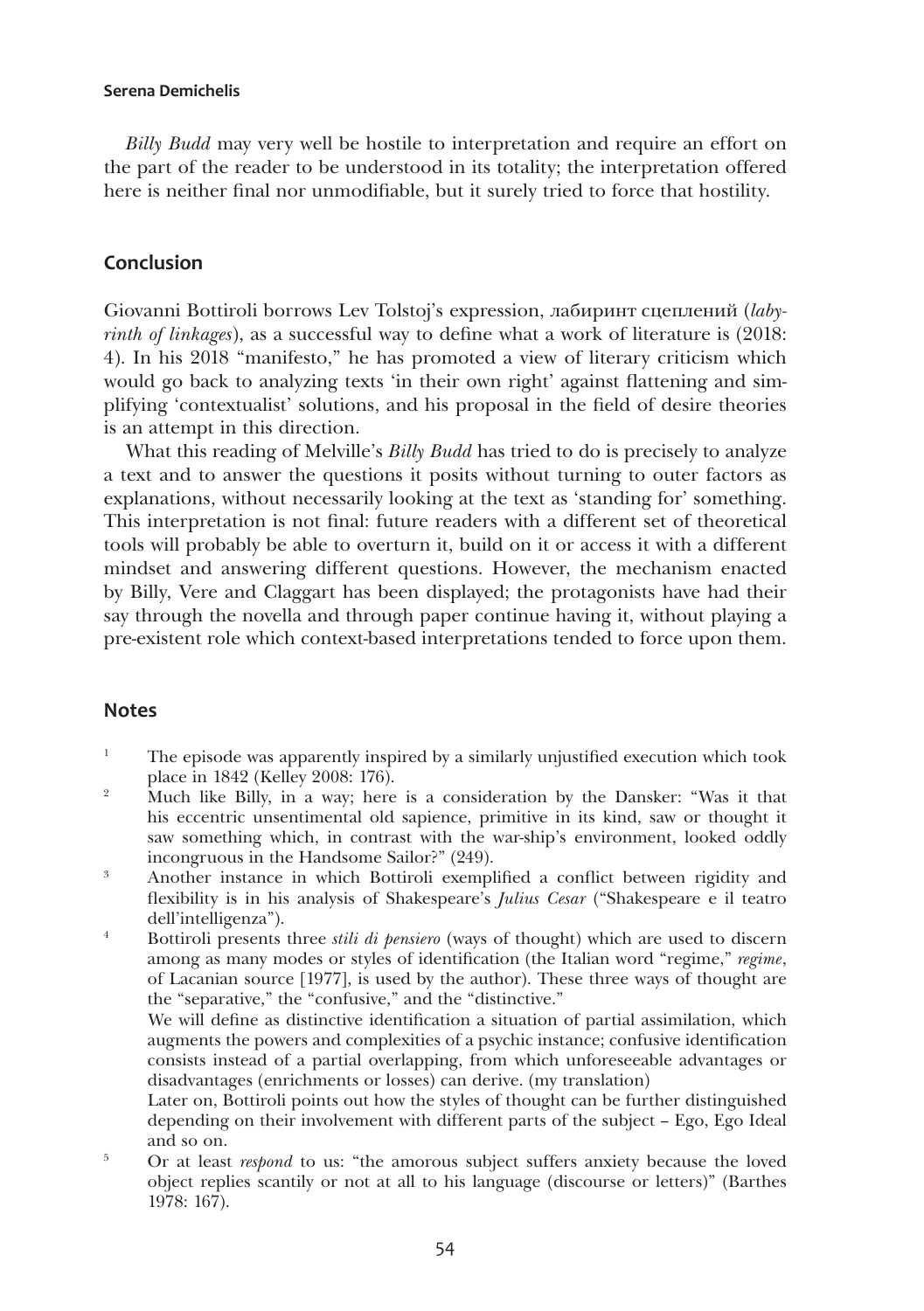$6$  "Vere knows that Billy is morally innocent of the crime for which he must hang, and he knows that he alone is responsible for Billy's impending death. How can be possibly make it up to the boy—even in the slightest degree—in the precious few moments given to them alone together? Vere, with his rigidly repressed passions now surging upward in this moment of emotional crisis and trauma, may he not have committed the act which, to Melville, is at once unspeakable and holy?" (Rubin 1980: 67).

### **References**

[DOIs have been reported when available; all websites have been last visited on August  $30<sup>th</sup>$ , 2021.]

- Andreasen, Liana Vrajitoru (2017) *The Fall of Literary Theory. A 21st Century Return to Deconstruction and Poststructuralism, with Applications*. Irvine: Brown Walker Press.
- Barthes, Roland (1978) *A Lover's Discourse: Fragments*. New York: Hill and Wang.
- Bottiroli, Giovanni (2006) *Che cos'è la teoria della letteratura. Fondamenti e problemi*. Torino: Einaudi.
- Bottiroli, Giovanni (2002) *Identità/Identificazione. Una mappa dei problemi a partire da Freud. Jacques Lacan. Arte linguaggio desiderio*. Bergamo: Il Sestante, Bergamo University Press, 205–255.
- Bottiroli, Giovanni (2018) Return to literature. A manifesto in favour of theory and against methodologically reactionary studies (cultural studies etc.). *Comparatismi* 3, 1–37. <https://doi.org/10.14672/20181478>
- Bottiroli, Giovanni (2018) Shakespeare e il teatro dell'intelligenza. Metodo. *International Studies in Phenomenology and Philosophy* 6 (1), 73*–*98. [https://doi.org/10.19079/meto](https://doi.org/10.19079/metodo.6.1.73)[do.6.1.73](https://doi.org/10.19079/metodo.6.1.73)
- Bottiroli, Giovanni (2020) *La prova non ontologica. Per una teoria del nulla e del 'non.'* Sesto San Giovanni: Mimesis.
- Curi, Umberto (2019) *Il colore dell'inferno*. Torino: Bollati Boringhieri.
- Duerksen, Roland A. (1966) Caleb Williams, Political Justice, and Billy Budd. *American Literature*, 38 (3), 372–376.
- Girard, René (1980) *La violenza e il sacro*. Italian translation by Ottavio Fatica and Eva Czerkl. Milano: Adelphi.
- Freud, Sigmund (1949 [1921]) *Group Psychology and the Analysis of the Ego*. London: The Hoghart Press.
- Kelley, Wyn (2008) *Herman Melville an Introduction*. Hoboken: Wiley-Blackwell.
- Kelley, Wyn, and Charlene Avallone, eds. (2015) *A Companion to Herman Melville*. Oxford: Wiley.
- Lacan, Jacques, et al. (1977) Desire and the interpretation of desire in Hamlet. *Yale French Studies* 55/56, 11–52.
- Melville, Herman (1952) *Selected Writings of Herman Melville. Complete short stories, Typee and Billy Budd, Foretopman*. New York: Modern Library.
- Person, Leland (2015) Gender and Sexuality. In: Kelley, Wyn and Charlene Avallone (eds.). *A Companion to Herman Melville*. Oxford: Wiley. 231–247.
- Rubin, Larry (1980) 'Billy Budd': What goes on behind closed doors? *American Imago* 37 (1), 65–67.
- Sedgwick, Eve Kosofsky (1990) *Epistemology of the Closet*. Berkeley: University of California Press.